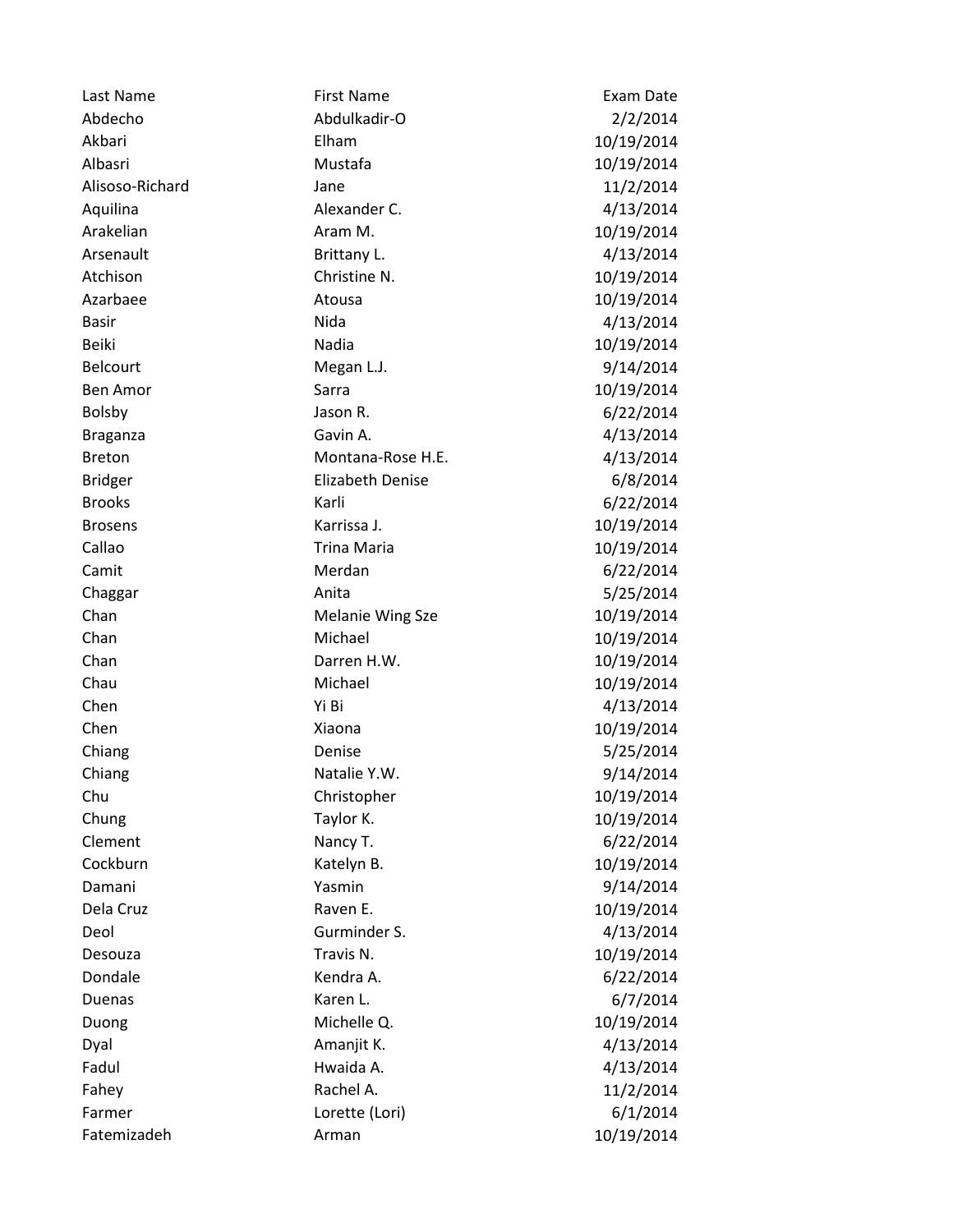| Finbow                 | Betty S.            | 11/2/2014  |
|------------------------|---------------------|------------|
| Fong                   | Hue Chun Elsdon     | 4/13/2014  |
| Friday                 | Michael J.          | 6/8/2014   |
| Gabbay                 | Guillaume D.        | 4/13/2014  |
| Gallant                | Tyler J.            | 4/13/2014  |
| Gamble                 | Kira E.             | 10/19/2014 |
| <b>Ganapathy David</b> | Prem Kumar          | 4/13/2014  |
| Ghavam Shirazi         | Shahrzad            | 10/19/2014 |
| Goddard                | Marlon J.A.         | 2/2/2014   |
| Grewal                 | Jaspreet            | 9/14/2014  |
| Guaragna               | Tony                | 4/13/2014  |
| Hall                   | Sherry D.           | 6/22/2014  |
| Harrop                 | Cailin C.           | 10/19/2014 |
| Helkie                 | Jessica             | 6/22/2014  |
| Hernder                | Stephanie M.        | 10/19/2014 |
| Ho                     | Tat Kin             | 10/19/2014 |
| Hoang                  | Dao H.              | 4/13/2014  |
| Homafar                | Simin               | 10/19/2014 |
| Hussain                | Obaidullah          | 4/13/2014  |
| Hyatt                  | Jaime               | 6/7/2014   |
| Jackman                | Jessica             | 10/19/2014 |
| Jahan                  | Tajneen             | 10/19/2014 |
| Jamshidi               | Farnaz              | 9/14/2014  |
| Jani                   | Vishal D.           | 10/19/2014 |
| Jeyanathan             | Tharneethra         | 4/13/2014  |
| Kamis                  | Fateen              | 6/22/2014  |
| Kanaganayagam          | Kalaivani           | 4/13/2014  |
| Kaur                   | Sukhmandeep         | 2/2/2014   |
| Kelly                  | Martina             | 5/25/2014  |
| Khangura               | Tanvir              | 10/19/2014 |
| Kim                    | Hyun A.             | 10/19/2014 |
| Kneebone               | Nataly              | 10/19/2014 |
| Кo                     | Nahyun              | 10/19/2014 |
| Kok                    | Chia Yee            | 10/19/2014 |
| Kwan                   | Hong Laam (Haylie)  | 10/19/2014 |
| Kwarkies               | Sandra              | 10/19/2014 |
| Labrecque              | Dominique D.        | 10/19/2014 |
| Lake                   | Cheryl L.           | 4/13/2014  |
| Lanoue                 | Alicia M.           | 10/19/2014 |
| Lazenby                | Laura E.            | 6/22/2014  |
| Lazinchuk              | Carmen L.           | 10/19/2014 |
| Lee                    | Sunmin              | 10/19/2014 |
| Lee                    | Joanne S.           | 10/19/2014 |
| Lefaive                | Brandon M.D.        | 2/2/2014   |
| Leitch                 | Megan A.            | 10/19/2014 |
| Li                     | (Jennifer) Cai Juan | 9/14/2014  |
| Li Teofilovici         | Yu Mei              | 10/19/2014 |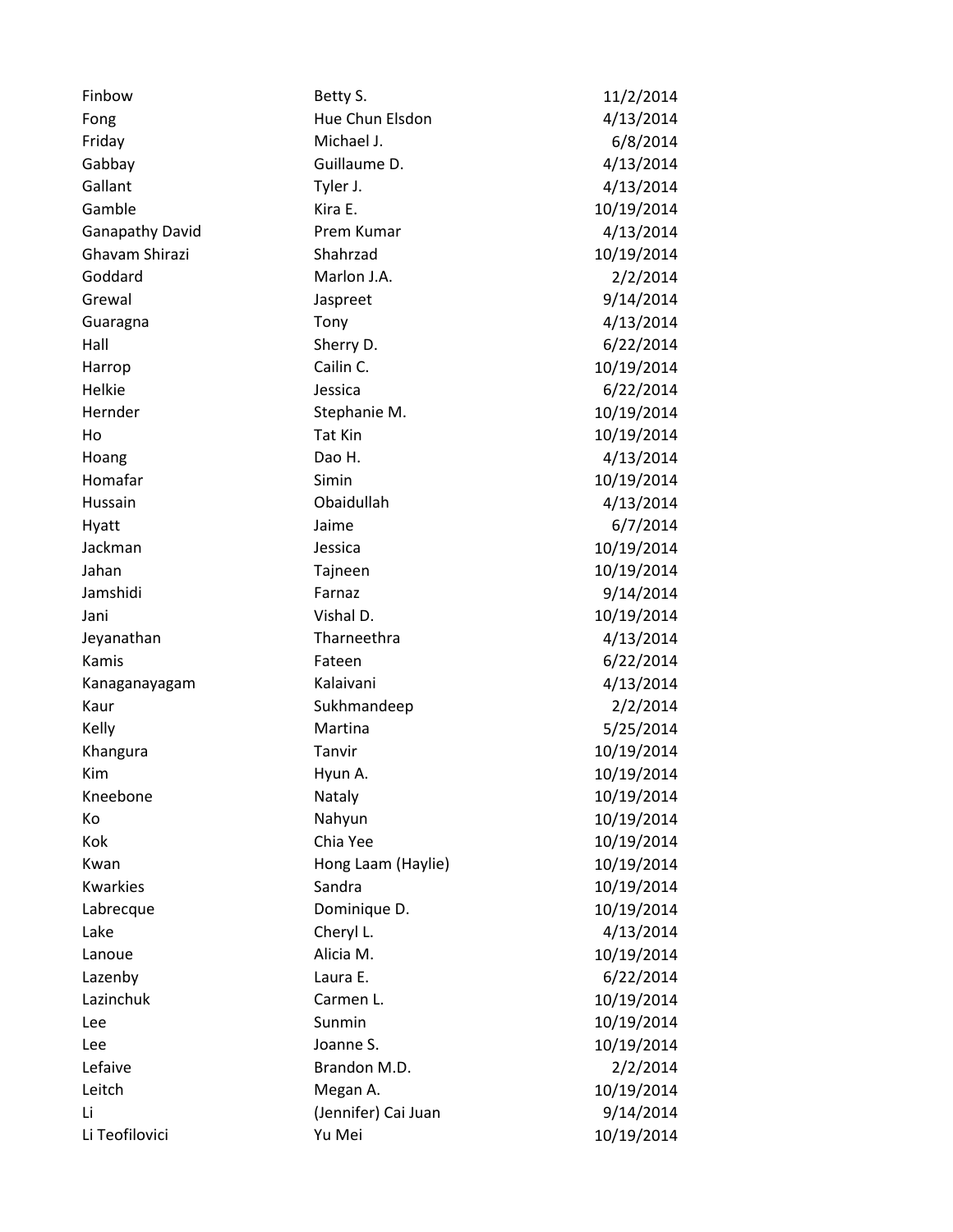| Liang                 | Samuel             | 4/13/2014  |
|-----------------------|--------------------|------------|
| Liang                 | Shirley            | 10/19/2014 |
| Liu                   | Jingjie            | 5/25/2014  |
| Lubana                | Kamal J.K.         | 5/25/2014  |
| Mai                   | Janice             | 10/19/2014 |
| Mak                   | (Tim) Tit Shing    | 10/19/2014 |
| Mallette              | Lindsay            | 10/19/2014 |
| Marchand              | Shannon M.         | 10/19/2014 |
| Marshall              | Whitney J.         | 10/19/2014 |
| Matadar               | Yasmin             | 4/13/2014  |
| Mettry                | Sandra G.          | 10/19/2014 |
| Mooney                | Sheldon M.         | 10/19/2014 |
| Munib                 | Shaista            | 5/25/2014  |
| Murray                | Shelley Ann        | 2/2/2014   |
| Nahid                 | Fahima             | 10/19/2014 |
| Nair                  | Priya R.           | 9/14/2014  |
| <b>Nairn</b>          | Kelsey J.          | 10/19/2014 |
| Nazarali              | Zahir A.           | 10/19/2014 |
| Ngo                   | Shirley N.         | 9/14/2014  |
| Nguyen                | Hung Viet          | 10/19/2014 |
| Nguyen                | Lisa Tam Thao      | 10/19/2014 |
| Nguyen                | Giang T.           | 10/19/2014 |
| Nishikawa             | Tetsuya            | 9/14/2014  |
| Nitulescu             | Narcisa            | 10/19/2014 |
| Nolan                 | Jenna L.           | 10/19/2014 |
| Park                  | Guen Chan          | 4/13/2014  |
| Park                  | Minwoo             | 10/19/2014 |
| Parsasalim            | Saman              | 5/25/2014  |
| Pitchko               | Jo-Ann             | 6/22/2014  |
| Popnikolov            | Nikola P.          | 10/19/2014 |
| Pournorouz Miyandowab | Zahra              | 6/7/2014   |
| Pourshian             | Ida                | 10/19/2014 |
| Pun                   | Helen Mee Lin      | 10/19/2014 |
| <b>Russ</b>           | Melanie            | 6/22/2014  |
| Sambell               | Emily R.           | 10/19/2014 |
| Sandhu                | Manjot K.          | 9/14/2014  |
| Sciarretta            | Lorena             | 10/19/2014 |
| Shah                  | Darshni Rashmikant | 10/19/2014 |
| Sharma                | Kavita             | 9/14/2014  |
| Shloush               | Aaron              | 10/19/2014 |
| Singh                 | Henna              | 10/19/2014 |
| Singhal               | <b>Atul Kumar</b>  | 10/19/2014 |
| <b>Storck</b>         | Judith Brenda      | 10/19/2014 |
| Stranger              | Michelle R.        | 6/7/2014   |
| Sy                    | Rizalyn Y.         | 6/7/2014   |
| Syed                  | Yasmeen H.         | 4/13/2014  |
| Tam                   | Perman Y.          | 5/25/2014  |